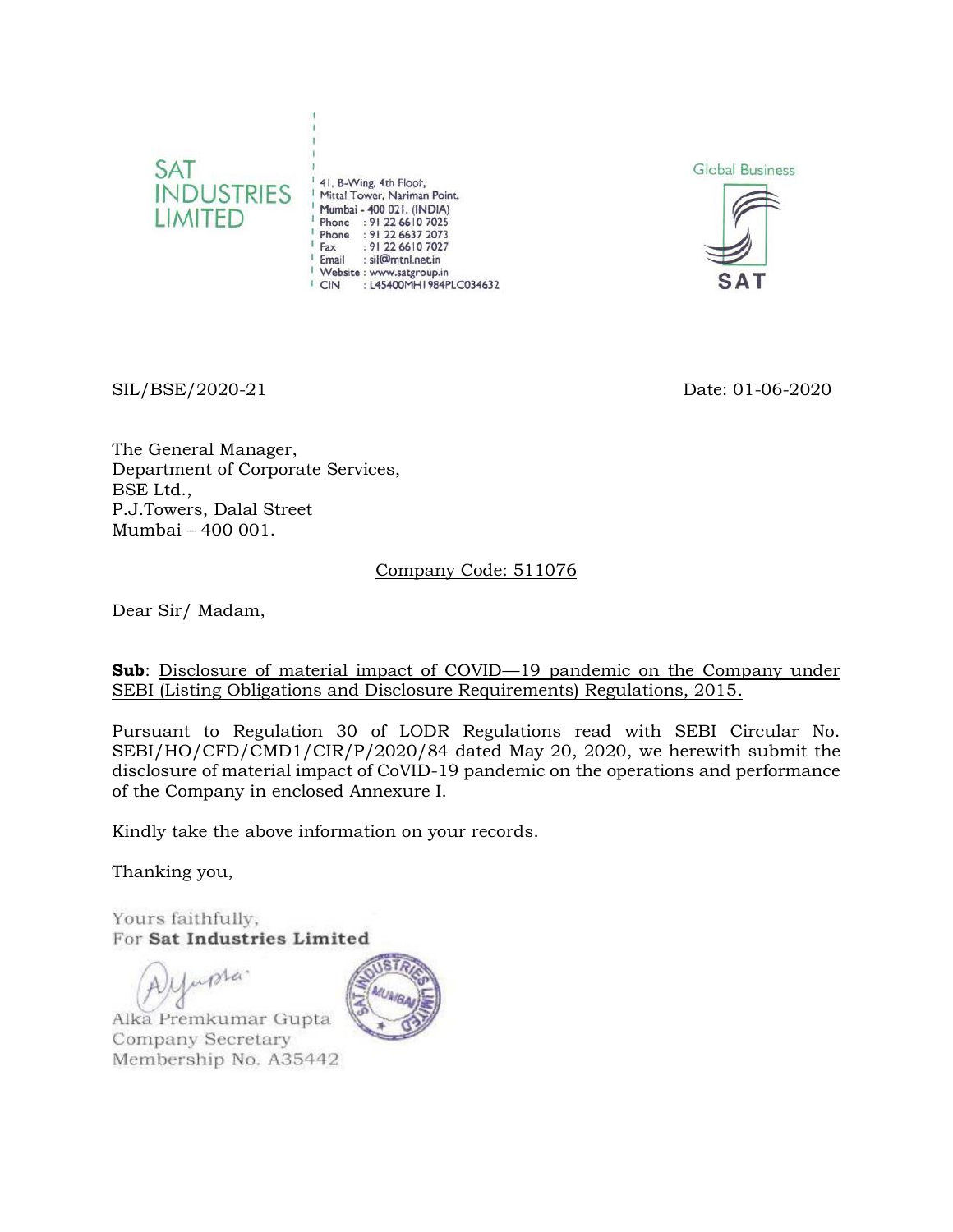#### **Annexure I**

## **Material impact of CoVID-19 pandemic on operations and performance of the Company**

The impact of COVID-19 pandemic has been felt all over the world. The effect on human lives has been unprecedented. At the same time the global economy has also seen a dramatic reversal. The effect due to the lock down and other measures induced by the Government to control the pandemic had a significant impact on the operations of our Company and its subsidiaries. Consequent to the lock down announced by the Government, all operations of the company and its subsidiaries came to a standstill for temporary period from 24th March, 2020 to 14th April, 2020. The Company and its subsidiaries have partially resumed its operations from April 15, 2020 with minimum staff as per the guidelines of Government.

Material impact of COVID-19 pandemic on operations and performance of the Company is stated below;

## **1. Impact of COVID-19 Pandemic on Business:**

The operations of the Company and its Subsidiary Companies named Sah Polymers Limited, Aeroflex Industries Limited, Aeroflex International Limited, Italica Furniture Private Limited, and Aeroflex Finance Private Limited (hereinafter collectively called as "Subsidiaries") was shut down as per the lockdown directives of Government as given on 23.03.2020. Due to which first quarter financial results for Financial year 2020-21 will be affected which will have an impact on the Financials for the year 2020-21.

## **2. Ability to maintain operations including the factories/units/office spaces functioning and closed down:**

The operations of the Company and its subsidiaries has been resumed and the company is strictly complying with the guidelines issued by Government for social distancing, mandatory wearing face mask and proper sanitizations with proper interval and minimum staff. The Company has taken various safety steps such as thermal screening of all employees and visitors, maintaining of social distancing at all workplaces and sanitizing the premises on regular basis etc.

#### **3. Schedule for restarting the operations:**

The operations of the Company and its subsidiaries recently resumed with partial capacity and minimum staff in accordance with the guidelines of Government.